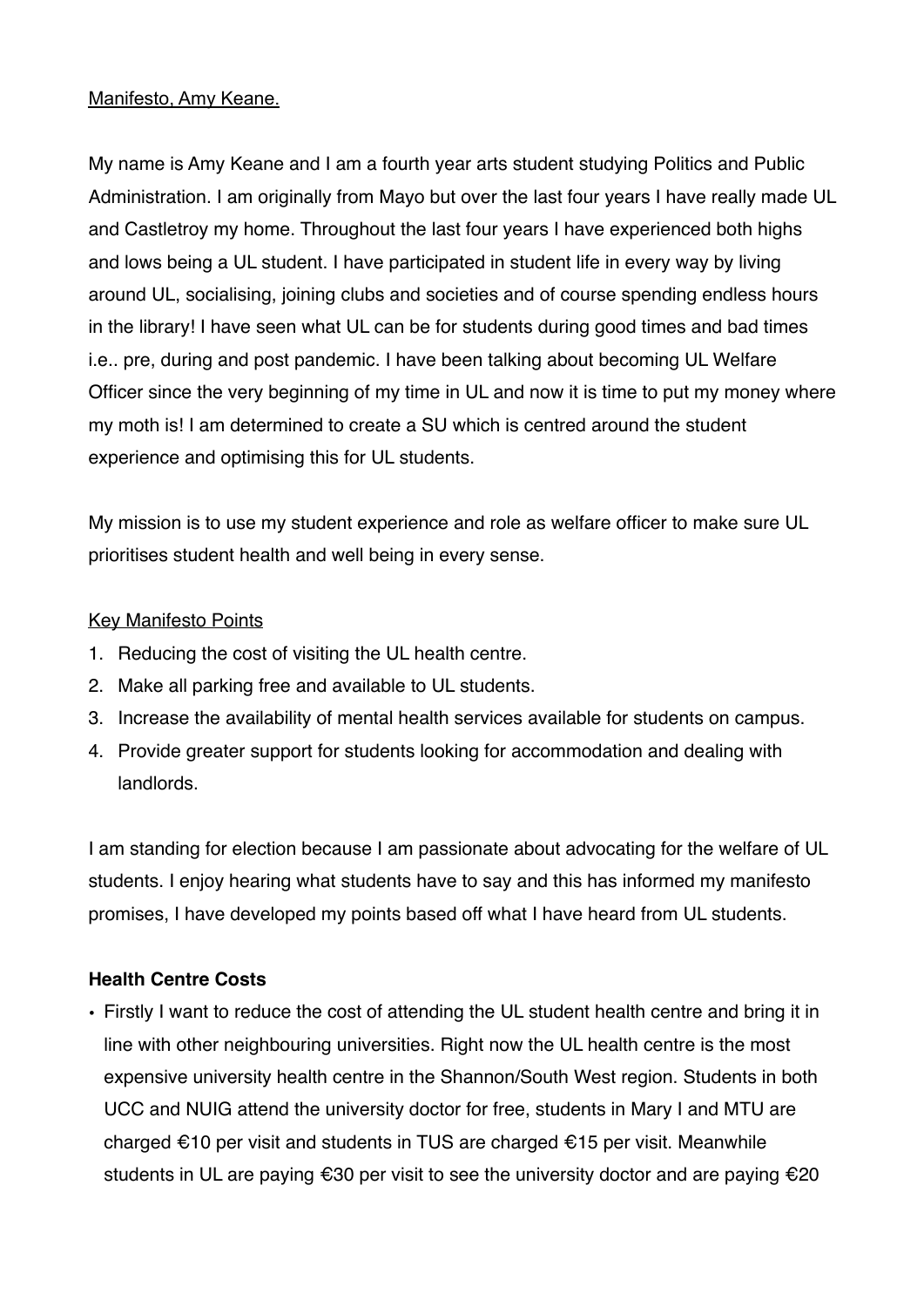for phone consultations. I want to see UL reduce the price of doctors visits to  $\epsilon$ 10 per visit in order to match the prices of other universities in the region.

• I would also like to see the university health centre offering emergency contraception to students at a reduced rate. This is done in other universities such as UCC so I will campaign to have UL match this and make emergency contraception more accessible to students.

#### **Mental Health**

- I want to work with the university to extend the availability of counselling services provided by Eist. Currently, students are given six free counselling sessions one of which is an assessment session. It is rare that people suffering with their mental health is recovered after only six one hour sessions. I agree with the provision of six free sessions but after that I think students should be offered reduced price counselling costing no more than €25 so that they can have consistent counselling in order to adequately address their mental health struggles
- More male counsellors hired by Eist. Currently there are no male counsellors or assistant psychologists on staff at UL counselling services. This creates a barrier for young men accessing mental health services. I also want to do more to raise awareness around mens mental health and include more Student Life services which would make accessing help easier and less daunting for male students.
- I also want to see UL counselling services begin to provide addiction counselling in a stigma free environment.
- I want to raise awareness of all aspects of mental health across campus including mental illness through a bigger and better mental health week.

#### **Sexual Wellbeing and Relationships**

- I want to keep growing S.H.A.G week to promote sexual health and wellbeing on campus in a fun and inclusive way
- I want to have days on campus dedicated to mass STI testing. This will remind students to get checked and create a stigma free attitude on campus.
- I will continue to support Anytime of the Month to have widespread availability of free period products on campus.
- I also want to have training for students and student life staff in spotting signs of abusive relationships.

#### **Accommodation and Finance**

• I want to lobby the university to introduce free parking for all UL students. There is currently a great inequality in the parking offered to staff and students. With more